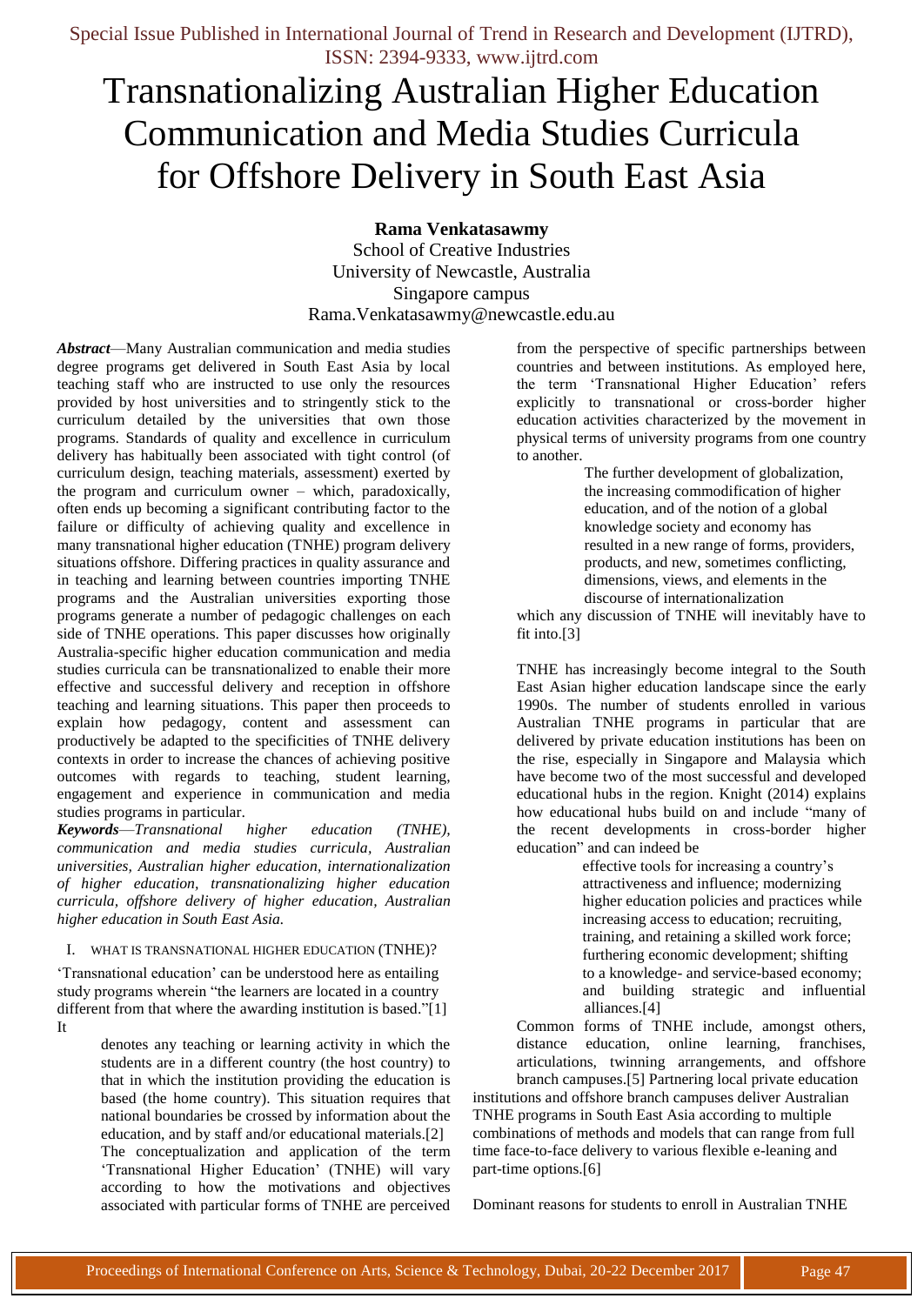programs offered in South East Asia include confidence in the established high status of Australian research profile and expertise in higher education, in quality assurance processes in place, and in the effectiveness of Australian teaching and learning strategies. Students are motivated to enroll in TNHE programs and "to study at international branch campuses" because foreign universities often have a favorable image and reputation in host countries, which enhances students' employment prospects after graduation", and because of ―national-level pull factors such as shared cultural values, a safe environment, and lower cost of living."[7] Additionally, as pointed out by Caruana (2016), "students want TNHE programs in order to benefit from wider access to new ideas and methods that will at least enhance their employability and at best enable them to make a real contribution to the current and future societies in which they live."[8]

According to Heffernan *et al.* (2010), some key characteristics of Australian TNHE are that programs offered offshore:

- lead to an internationally-recognized higher education qualification upon successful completion;
- are under the responsibility of the Australian university that originally developed them, with regards to academic standards;
- are conducted in accordance with a formal agreement between the Australian university and a partnering institution or organization overseas;
- are taught partly and/or wholly offshore (distance education programs are included only when there is a formal agreement that an overseas institution/organization participates in their delivery).[9]

Since few Australian universities actually have branch campuses offshore, the delivery of Australian TNHE programs in South East Asia depends on collaboration and partnership agreements with local private education institutions.

The "provision of study location, marketing, promotion and financial administration is the responsibility of the offshore partner" while the Australian university concerned is ―responsible for curriculum, teaching and assessment, and quality assurance."[10] TNHE operations have to conform to the requirements of academic standards and various forms of quality assurance pursued at the exporting Australian university as well as to fulfill the regulatory conditions set by the host country. 'Academic standards', as explained by Sharp (2017),

- "refer to levels of achievement: the depth, breadth and complexity of the knowledge and skills, of which a candidate has demonstrated possession, at the conclusion of his or her program of study"
	- $\bullet$  presuppose "the availability of reliable and valid methods of assessment";
	- "are determined by judgments made by members of a particular profession or the academic community of a particular discipline."[11]

As for quality assurance, its major function is "to give confidence to potential students that the quality of learning opportunities a particular provider offers is sufficient to prepare them for the assessment required for the award they seek.‖[12] The *Tertiary Education Quality and Standards Agency* (TEQSA) oversees all quality assurance aspects of Australian TNHE-related activities offshore and it:

 stipulates guidelines for Australian universities to develop and put in place strategies, policies, and audit procedures that ensure quality assurance in all programs delivered within Australia and offshore;[13]

 regulates the quality of Australia's large, diverse and complex higher education sector that comprises both public and private universities, their branches overseas, and other higher education providers.[14] In the light of the increasingly substantial contribution to the Australian economy of TNHE, ensuring high academic standards and levels of quality assurance for programs delivered offshore becomes a prime objective – which is met as a result of Australian universities implementing a battery of auditing processes, rules, standards and guidelines in the process of controlling and regulating their respective TNHE activities.

TNHE operations are "expected to match the 'brand identity' of their parent campuses by recruiting an equivalent student body in terms of selectivity and quality, offering a breadth of programs, and providing student experience that parallels that of the parent campus.‖[15] Australian TNHE communication and media studies programs are commonly promoted to prospective students as being dispensed offshore with the same quality – as enjoyed by those enrolled at the home Australian campus – of: curriculum and teaching; access to learning resources and learning experience; marking, grading and assessment. Partnering private education institutions and offshore branch campuses hence have to deliver communication and media studies program curricula in a similar way as they are delivered at the home Australian campus.

In practice however offshore students enrolled in Australian TNHE communication and media studies programs never actually meet face-to-face nor interact with those directly responsible for developing and delivering the same programs at the home campus in Australia. Except for a few TNHE situations involving a ‗flying-in-fly-out' program and teaching delivery scenario, locally recruited full-time and/or part-time teaching staffs are those who actually do the delivering of Australian TNHE programs offshore. The latter are usually instructed to adhere strictly to curricula and only use resources detailed by the host universities that own those programs in question. The formal aspect of a university's curriculum is understood here as the "the planned and sequenced program of teaching and learning activities organized around content areas and assessed in various ways."[16]

With regards to the quality control of TNHE programs, as embedded in processes of moderation and coordination for example, Kerr & Amirthalingam (2012) comment that the

challenge for the course coordinator is to embed the moderation process into course preparation and delivery to ensure both quality assurance and quality control are achieved. The next stage in the continuous improvement of assessment practice in the course will involve enhancing the student learning experience by making the standards against the criteria explicit to the students.[17]

Teaching staff at the Australian home campus who supply resources – such as course outlines and teaching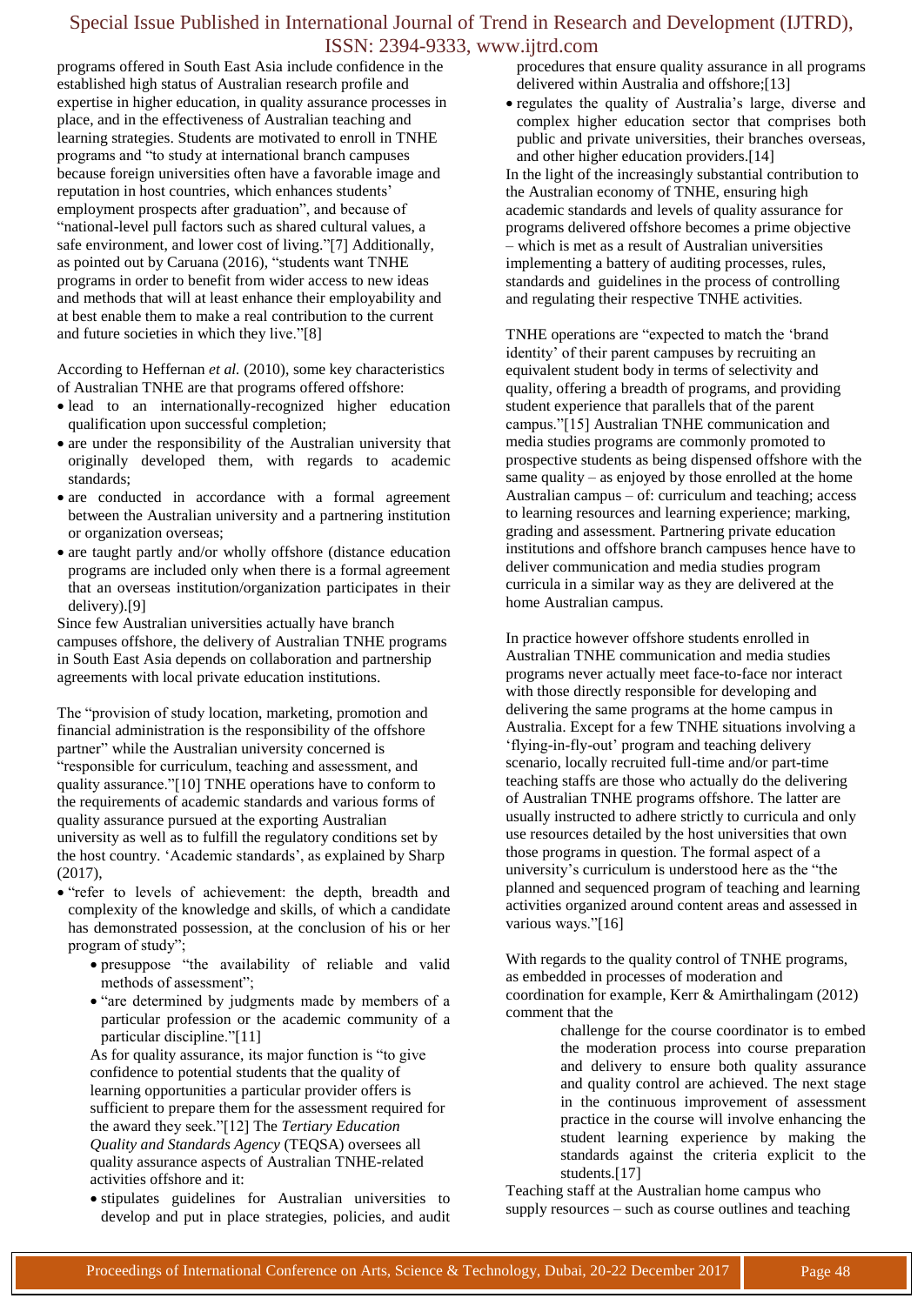materials – and develop curricula used in TNHE programs do not directly carry out any teaching. Instead, they act as moderators and course coordinators in a supervisory kind of relationship with full-time and/or part-time local teaching staff doing the actual delivery of the program offshore.

#### II. JUSTIFICATIONS FOR TRANSNATIONALIZING AUSTRALIAN CURRICULA FOR TNHE DELIVERY

Context, culture and distance often become constraining factors in the complex relationship between the home campus in Australia where communication and media studies program curricula are designed/managed and the offshore locations where those programs get delivered. Such factors indeed limit a university's ability to maintain control over every single aspect of offshore program delivery. As confirmed by Lim (2010),

lecturers, administrators and mid-level managers generally believe that ensuring academic quality should be a responsibility shared by the deliverers of transnational degree programs in Malaysia and Singapore and the franchising universities. Nevertheless, in practice, geographical distance and contextual constraints limit a university's ability to monitor and review all aspects of delivery, leaving private higher education providers to define quality and set their own standards in its assurance.[18]

Hence, the maintenance of quality control in TNHE programs delivered offshore becomes difficult to fully achieve "because locally hired staff may have different cultural values and may find it hard to apply academic regulations and procedures developed by the home university" in Australia.[19] Furthermore, students involved in TNHE programs delivered offshore

> are likely to bring with them differences in learning habits acquired in their home countries. This fact makes the cultural mix of any classroom even more complex, at least to those educators who can detect and interpret cultural dynamics in their classroom and the wider institutions.[20]

Healey (2016) also highlights how those students "are likely to face difficulty adapting their learning styles to the teaching methods promulgated by the home university"- a problematic issue that has also been identified, for instance, by Marginson (2011) and O'Mahoney (2014).[21] And for Bolton & Nie (2010), "a key pedagogical challenge for educators is the development of graduate attributes that authentically reflect multicultural teamwork together with related assessment techniques" in offshore delivery contexts.[22]

Due to disparities in socio-cultural contexts, in working conditions and in contractual terms of employment between offshore partners and Australian universities, teaching practices – and subsequently learning experiences – are not always reproducible offshore in exactly the same way as they occur at the home campus in Australia. Sharp (2017) pertinently reasons that

> if we accept the conclusion that different cultural backgrounds actually influence the way in which people learn, then it follows that the definition of what constitutes a 'high quality' learning experience might differ in principle

from one cultural context to another. It certainly seems unavoidable that, in the case of crossborder education, what constitutes good teaching and learning practice on the awarding institution's home campus might not necessarily constitute good practice in the host institution.[23]

Physical distance, socio-cultural differences and contextual constraints are known to cause tensions between the different parties involved, especially when it comes to the balancing of commercial concerns (such as minimizing costs and maximizing profits) with academic priorities (such as ensuring good teaching practices and adequate learning resources). And these tensions usually end up causing variations between actual and desired academic standards, in spite of gatekeeping procedures and quality assurance processes that are contractually agreed upon and formally implemented. This can be demonstrated, for example, in Wilkins' (2017) reference to the research conducted by Hill *et al.* (2014) on UK-Malaysian TNHE partnerships whereby "they found that the primary sources of tension were control over decisionmaking with regards to setting tuition fee levels and the management of students, staff, and curricula, as well as quality assurance."[24]

Communication and media studies program curricula and related teaching materials are designed and developed primarily for students enrolled at the home Australian campus. Those same program curricula implemented in Australia are subsequently provided to South East Asian offshore campuses and partnering institutions for delivery by full-time and/or part-time local teaching staff. So, what often gets delivered in South East Asian offshore contexts are essentially 'second-hand' program curricula that were initially intended for students operating specifically within the Australian cultural and socio-economic context. Wilkins (2017, p.1391) makes reference to Donn  $&$  Al Manthri (2010) who have argued how "Western higher education institutions sell to developing countries, or countries with insufficient higher education capacity, products that are already sold in their own countries, but which are likely outdated or unsuitable in foreign contexts."[25]

When Australian higher education programs are dispensed offshore, teaching materials are supplied to local teaching staff with the instruction that those materials are used with offshore students without modification – predominantly to satisfy quality assurancerelated requirements, as previously addressed. Such a situation often creates a particular pedagogic challenge in TNHE program delivery: many aspects of communication and media studies program curricula – readings, topics, analytical texts and case studies – are so specific to the Australian context to the point of becoming socioculturally insensitive, or even of having no relevance, to students and teaching staff operating in offshore contexts. Healey  $(2016)$  suggests that "the difficulty of teaching students who share an alien culture and language relates closely to the extent to which the curriculum should be adapted to the local context." $[26]$  Stein (2017) expounds that "offering a one-size-fits-all 'how to' guide would be of very little practical use and would reproduce the dangerous epistemic arrogance that characterizes any claim to universal relevance."[27] Burton & Kirshbaum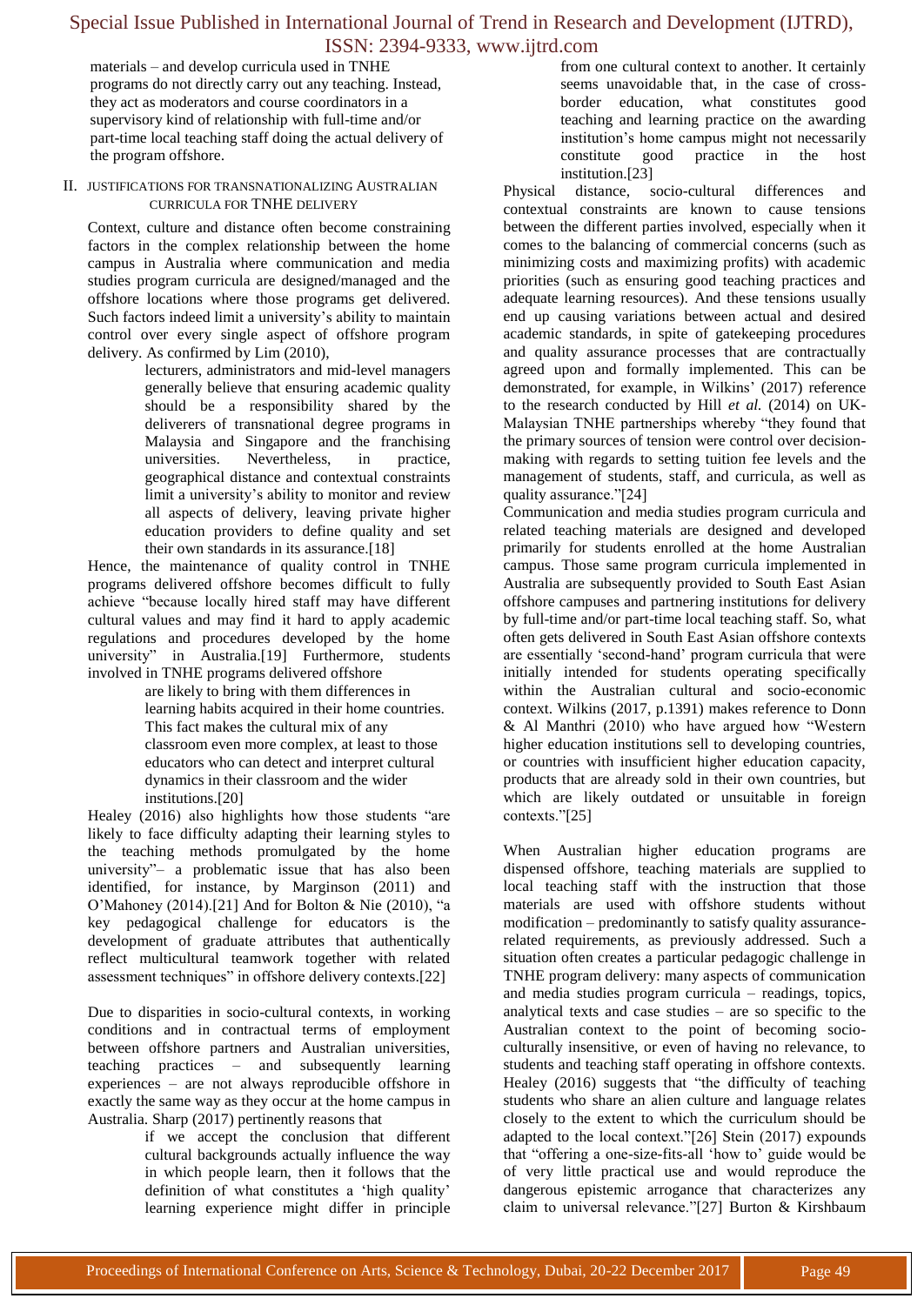(2012) and Race (2011) for their part have argued about the need to focus on identifying the cultural differences in teaching and learning situations that involve international students and on accommodating those differences in Western-oriented teaching and learning practices.[28] Harnza (2012), Weber (2007) and Valiente (2008), amongst others, have discussed how the cultural context of learning communities actually has an influence on teaching and learning practices.[29] And, as demonstrated by Willis (2004) for example, there are indeed very legitimate reasons for adapting curricula, content, assessment and pedagogy to the specificities of TNHE delivery contexts.[30] Some Australia-specific aspects of communication and media studies programs are basically non-applicable offshore: media law for example is jurisdictionally specific; limits to freedom of speech vary from one constitution to another; interpersonal communication is intrinsically shaped by socio-cultural contexts; and so on.

III. SOME CHALLENGES IN TRANSNATIONALIZING AUSTRALIAN CURRICULA FOR TNHE DELIVERY

Ahmad (2015) makes reference to Shams & Huisman  $(2012)$  who have pointed out how "localizing the program and curriculum, while at the same time trying to offer identical courses and learning experiences to students at home and at branch campuses, is one of the biggest challenges facing transnational higher education institutions."[31] Differences in teaching and learning practices between importing private education institutions offshore and exporting Australian universities indeed impact on students' experience of programs as well as create pedagogic challenges for teaching staff on each side of TNHE operations to deal with. As commented by Sidhu & Christie (2015),

providers of transnational education operate in more than one set of local and national contexts. Inevitably, they experience tensions related to The multiple demands of this positioning, in which the nexus between nation-state identity and provider identity gives way to hybrid arrangements that may or may not be sustainable.[32]

*The Provision of Education to International Students – Code of Practice and Guidelines for Australian Universities* (2005) advises for the need of programs delivered offshore to be sensitive to the sociocultural, educational and legal context of the countries where they are delivered.[33] But how this advice is actually followed in practice tends to vary. Healey (2016), for instance, has identified some barriers that are deemed to hinder curricular adaptation for offshore delivery, such as the policies implemented by the exporting university and by the importing country's regulatory agencies as well as the very expectations of the local students concerned.[34] Additional hurdles to the contextual adaptation of communication and media studies program curricula can be said to include "faculty" resistance to interventions perceived to threaten their autonomy" as well as "strategies for shifting organizational and/or discipline specific cultures."[35]

Regulatory agencies in the importing countries require the same curricula implemented at the home Australian campus to be supplied to and delivered by the offshore

branch campus or local partnering education institution. And students enrolled in TNHE programs delivered offshore essentially expect the same teaching and learning experience as that which is enabled at the home campus in Australia. Determining the extent to which curricula should be standardized or localized in TNHE program delivery creates a major dilemma for universities, according to Wilkins (2017) who pertinently summarizes that while students, parents, and employers want TNHE programs to deliver the same programs that are delivered at home campuses with the same quality standards, "on the other hand, these same stakeholders want programs that are relevant and appropriate in the local business and social contexts."[36]

Universities are often reticent with regards to allowing locally-based offshore teaching staff to change or adjust original program curricula and teaching materials used in Australia and supplied for offshore delivery. This reticence is usually influenced by concerns in Australia and in the importing country with quality assurance, especially with regards to maintaining the homogeneity of programs and to ensuring similarity of delivery across all TNHE contexts. But ultimately, "attempts to impose a common learning experience across international locations might not generate an optimum outcome but may actually harm the quality of learning that takes place."[37]

An inflexible approach to TNHE program delivery may be justified by many universities as being part of their quality assurance and marketing strategy: to ensure that degrees and program curricula remain standardized across multiple offshore delivery contexts, and that what offshore students have paid to receive bears no difference to what they would have received had they been enrolled in Australia itself. The delivery of the same program curricula in Australia and in offshore contexts may hence not be deemed problematic at all at least from marketing and regulatory perspectives. But pedagogic issues of insensitivity, irrelevance and disparity – which emerge when transferring to offshore teaching and learning contexts aspects of program curricula that are highly specific to Australia – are however not resolved.

IV. SUGGESTED APPROACHES TO TRANSNATIONALIZING AUSTRALIAN CURRICULA FOR TNHE DELIVERY

Whilst there is a compelling argument for rigorously insisting on common

> academic standards in transnational and domestic contexts, there are equally compelling reasons why we should not only expect, but under some circumstances actively encourage, variations in nature of the learning opportunities that are offered to student studying in different contexts.[38]

Although relevant for quality assurance and marketing purposes, inflexibility in delivering communication and media studies program curricula can make teaching difficult or impractical in offshore contexts as well as create pedagogic challenges that, if not well managed, lead to low student satisfaction with teaching and programs. Some kind of paradigm shift is needed with regards to how Australian higher education communication and media studies program curricula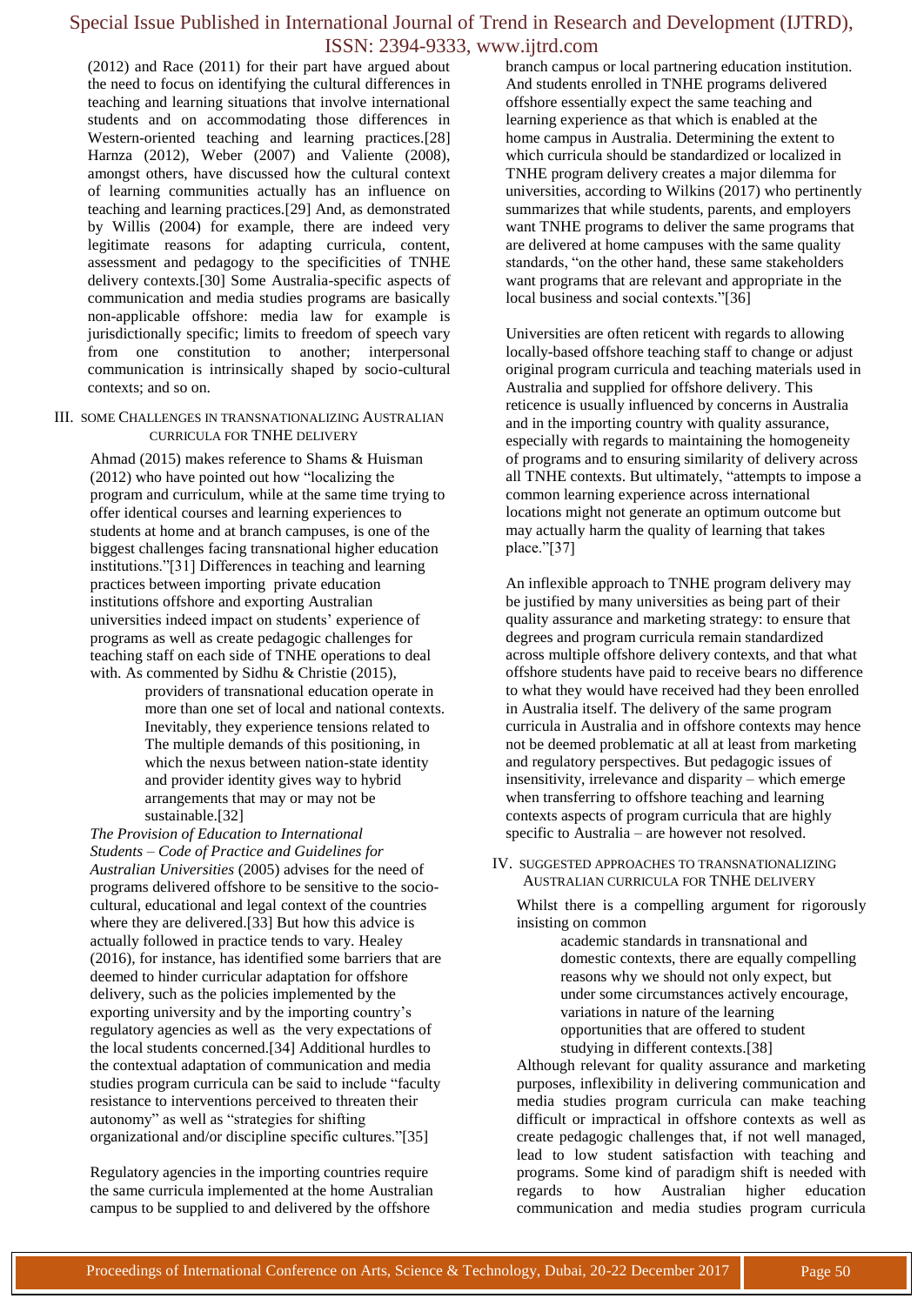are designed – so that they can be transnationalized, where required, to better suit the needs of students enrolled offshore.

But the majority of course designers and coordinators at the home university campus in Australia tend to be insufficiently acquainted with offshore delivery contexts to be in a position to adequately transnationalize program curricula for offshore delivery. And Australian universities do not currently share clear guidelines about the implementation of processes aiming to re-contextualize curricula to match the realities of offshore contexts.

As competition increases, countries need to

rethink approaches to the design of transnational programs. A movement away from rigid and regulated models to more cooperative approaches, where the synergy of both parties creates exciting courses which are truly international, might enable these countries to maintain their market position. Currently, such opportunities are not written into the documentation that guides them in their transnational operations.[39]

Transnationalizing Australian higher education communication and media studies program curricula for offshore delivery can indeed sort out many pedagogic challenges but, for quality assurance purposes, clear guidelines – officially formalized by universities and by quality assurance agencies – need to be established concerning who does what exactly in the process of adapting, adjusting or modifying curricula as well as how that process is justified and implemented.

Productively delivering Australian higher education communication and media studies programs as well as achieving effective teaching and learning outcomes offshore necessitate the transnationalizing of curricula. Those have to become more concordant with the diverse backgrounds of South East Asian students. Communication and media studies program curricula have to be re-adjusted to suit the historical, cultural and professional features of South East Asian contexts where they get delivered. To be as relevant to offshore contexts as to Australian contexts, program curricula and teaching materials should be customized to incorporate characteristics and attributes that are specific to the offshore contexts in which they are delivered.

Delivering Australian course curricula with the kind of resolve required to be convincing in South East Asian settings should involve a collaborative process between offshore teaching staffs and onshore course designers – wherein the principal ideas and concepts of media and communication studies courses are tailored to suit specific offshore student cohorts and wherein detailed localized case studies that most effectively exemplify those very ideas and concepts are identified. Offshore teaching staffs and onshore course designers need to work closely when engaged in processes that involve changes in curriculum and content for offshore delivery so that consistency with regards to core attributes, skills and experiences can be maintained across multiple

delivery contexts. According to Bovill, Jordan & Watters (2015),

> key to successful transnational teaching partnerships is reciprocity. Partners need to share a sense that there is mutual responsibility for, as well as mutual benefit from, the project and that all partners are prepared to contribute expertise, effort and resources. Without this, partnerships can feel one-sided, and resentment may build if one partner becomes dominant, either through trying to impose ideas or by raising barriers to new ideas.[40]

The kind of strategy proposed here for transnationalizing curricula may be considered as being deliberately reactionary to a fundamentally functionalist education model "whose dominant epistemology emphasizes the expert transmission of a non-negotiable curriculum of concepts and facts to relatively-passive students via highly-didactic pedagogic strategies."[41] Socio-culturally diverse education contexts need diversified pedagogic strategies. Productive teaching and learning in TNHE programs offshore depends a lot on flexible adaptation to students of different nationalities coming from diverse cultural backgrounds and imbued with differing language proficiency and knowledge bases as well as global awareness mindsets. It should be the educator's "task to adapt to the new environment and to modify teaching styles to fit into the new cultural context, or in order to teach and learn in a different education system with students."[42]

The offshore delivery of higher education communication and media studies curricula that is socio-culturally determined in Australia and which purports embodiment of certainty and correct practice will not foster the kind of capabilities of professional practice that match the actual requirements of South East Asian communication and media industries. Because offshore student cohorts anticipate working in a wide variety of communication and media environments in South East Asia that have very different legal and ethical standards in comparison to those in Australia, Australian teaching and learning materials should be re-worked to integrate, for the purpose of discussion and assessment, specific characteristics of pertinence to the limitations and exceptions inherent to offshore delivery contexts. There is hence a need to attune content and delivery of course curricula to the particular policy and regulatory framework inherent to the environment in which offshore student cohorts intend to operate professionally in the future. Assessment components need adjustment to allow offshore students to develop theoretical positions not limited to Australian perspectives but also open to local or regional perspectives – by means of localized case studies and media texts – that can be derived from the linguistic and socio-cultural contexts they are already familiar with.

The interaction between educators and students in the classroom can be said to reflect "values deeply embedded in the broader societal and socio-cultural setting" of the TNHE delivery offshore in question.[43] The educator's "approach is certainly modified by the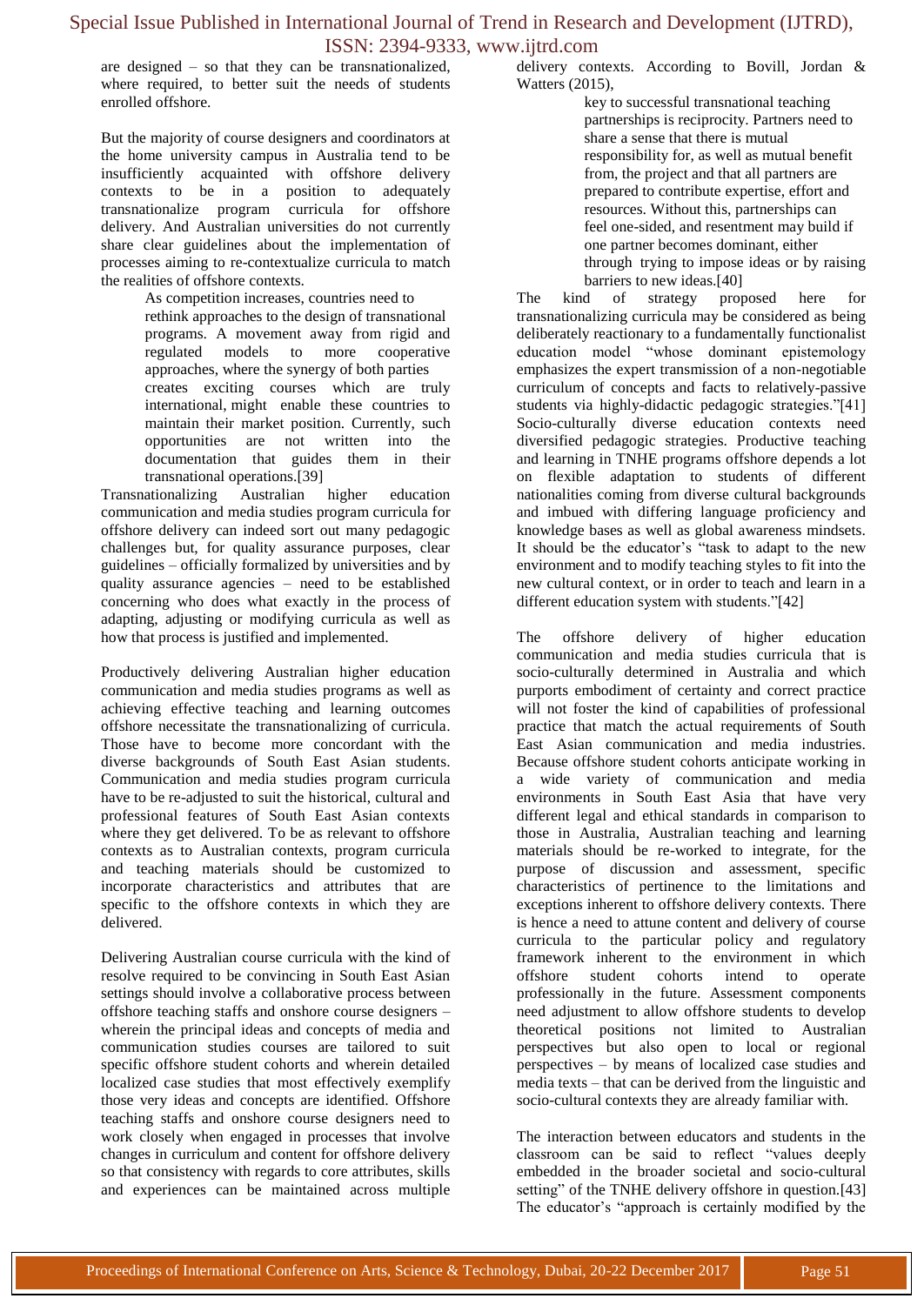contextual influences found in the surrounding social, economic and political community," according to Allen (2014) who further argues that

> such cultural dynamic must be considered when teaching in the international setting. For that reason, transnational educators must be prepared to engage with the culture of the country to which they travel, and they must be willing to alter their instruction to meet the learning needs of the culture's educational system.[44]

An effective approach to transnationalizing program curricula for delivery in South East Asia should combine the country's specific socio-cultural nuances, ways of thinking and doing things with an Australian type of higher education. Integrating context-specific aspects would then broaden students' horizons and generate locally employable graduates with internationally relevant skills and critical mindsets.

#### V. CONCLUSION

As a result of Australian universities supplying more than 800 programs to about 100,000 offshore students across South East Asia, TNHE has become a very significant service export industry for the Australian economy. "Given the highly competitive nature of many transnational higher education markets, […] institutions that consistently achieve high student satisfaction can expect to gain a valuable competitive advantage."[45] Transnationalizing Australian higher education curricula for offshore delivery in South East Asia has often tended to be ad hoc, perhaps tokenistic at times, with inadequate and unsatisfactory results being obtained. Various reports (Workplace Relations, NTEU, and others) have documented the unevenness of teaching and learning quality in the transnational delivery of Australian higher education in offshore contexts which, if left unchecked, would undermine in the long term student investments as well as the reputation and financial security of Australian universities.

The effective transnationalizing of course curricula should in effect contribute to the enhancement of frameworks that are meant for assuring teaching and learning quality in Australian higher education programs that are delivered offshore. Sharp (2017) has convincingly argued that "what constitutes a high quality learning opportunity in one context may not amount to the same in another" and that "cultural differences in learning preferences and cognitive styles mean that 'quality' in this sense must always be seen as context-dependent."[46] As such, delivering productively communication and media studies programs as well as achieving effective teaching and learning outcomes in offshore contexts should hence involve a process of transnationalizing Australiaspecific curricula that requires:

- adapting them to suit and reflect the local/regional socio-cultural realities, specificities and differences of specific offshore contexts;
- making them more responsive to regulations, procedures, laws and policies inherent to professional communication and media practice in specific offshore contexts;
- tailoring topics and assessment so that students can

engage in a productive manner with readings, case studies and analytical texts of more relevant to them in their immediate environment;

- customizing teaching materials ways that better reflect local/regional socio-cultural realities, specificities and differences of specific offshore contexts;
- adjusting pedagogical practice ways that suit the socio-culturally diverse backgrounds of offshore students.

Transnationalizing Australian higher education communication and media studies program curricula in particular comes with several challenges and unavoidably generates conflict amongst the multiple local and global stakeholders involved, each imbued with differing viewpoints and motivations. Efforts in this regard will be heavily influenced by what is expected and what is desired by the specific stakeholders concerned as well as by what is possible to realistically achieve in any given TNHE context. As such, transnationalizing processes for Australian higher education communication and media studies program curricula can be said to be in progress and still in need of further conceptualization.

### *References*

- [1] UNESCO-CEPES. *Code of Good Practice in the Provision of Transnational Education*. Bucharest: UNESCO-CEPES, 2000.
- [2] Global Alliance for Transnational Education (GATE). *Certification Manual*. Washington: Global Alliance for Transnational Education, 1997.
- [3] E. Jones, R. Coelen, J. Beelan & H. De Wit. ‗Global and Local Internationalization'. *Global Perspectives on Higher Education, 34*. Boston: Sense Publishers, 2016.
- [4] J. Knight. 'International Education Hubs: Collaboration for Competitiveness and Sustainability'. *New Directions for Higher Education*, no. 168, 83-96, 2014. [See also: Y.C. Cheng, A.C.K. Cheung & T.W.W. Yeun. ‗Development of a Regional Education Hub: The Case of Hong Kong'. *International Journal of Educational Management*, Vol. 25. No. 5, 474-493, 2011; K.H. Mok. ‗Singapore's Global Education Hub Ambitions: University Governance Change and Transnational Higher Education'. *International Journal of Education Management*, Vol. 22, No. 6, 527-546, 2008.]
- [5] See Global Alliance for Transnational Education (GATE). *Trade in Transnational Education Services*. Washington: Global Alliance for Transnational Education, 1999.
- [6] See L. Dunn & M. Wallace. ‗Australian Academics and Transnational Teaching: an Exploratory Study of their Preparedness and Experiences'. *Higher Education Research and Development*, No. 25*.* 350-369, 2006; G. McBumie & C. Ziguras, C. *Transnational Education: Issues and Trends in Offshore Higher Education*. London: Routledge, 2007; I. Miliszewska, & E. Sztendur E. *Australian TNE Programmes in South-East Asia: The Student Perspective* Report. London: The Observatory on Borderless Higher Education (OBHE), 2010.
- [7] S. Wilkins. ‗Ethical Issues in Transnational Higher Education: The Case of International Branch Campuses'. *Studies in Higher Education*, Vol. 42, No. 8, 1385-1400, 2017.
- [8] V. Caruana. 'Researching the Transnational Higher Education Policy Landscape: Exploring Network Power and Dissensus in a Globalizing System'. *London Review of Education*, Vol. 14, No. 1, 56-69, 2016.
- [9] T. Heffernan, M. Morrison, P. Basu & A. Sweeney. 'Cultural Differences, Learning Styles and Transnational Education'. *Journal of Higher Education Policy and Management*, Vol. 32, No. 1. 27-39, 2010. [See also: Australian Vice-Chancellors' Committee (AVCC). *The Provision of Education to International Students – Code of Practice Guidelines for Australian Universities*, 2005. (http:// www.universitiesaustralia.edu.au/documents/publications/CodeOfPractic eAndGuidelines 2005.pdf)]
- [10] I. Miliszewska & E. Sztendur. ‗Australian Transnational Education Programmes in South East Asia: Student Satisfaction with the Learning Environment'. *Australian Universities' Review*, Vol. 54, No. 2. 12-21, 2012.